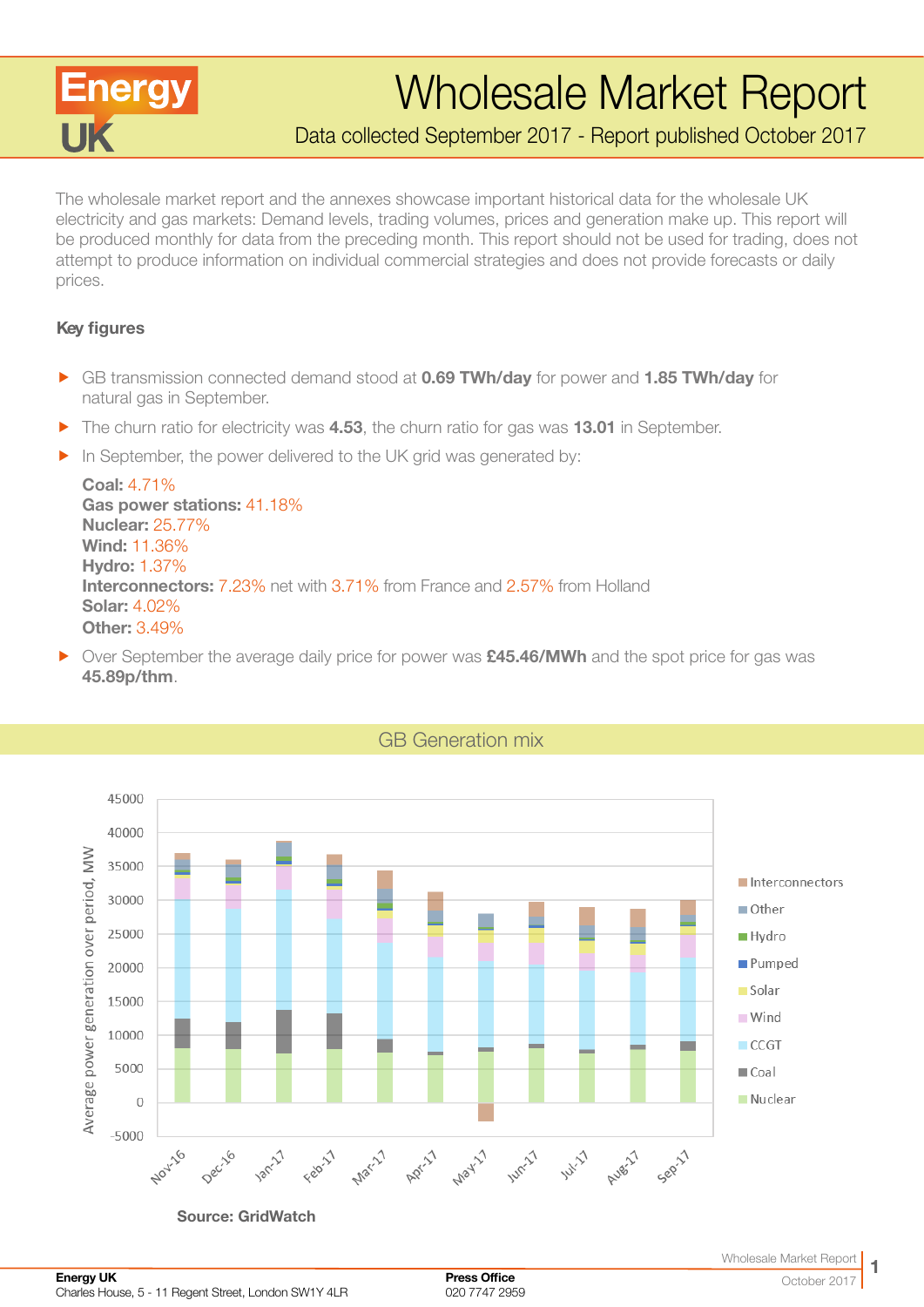## **Trading**

This graph shows the traded volumes of different types of contracts to deliver to the respective months set against demand.



## Total traded electricity delivered in last 3 months

Source: EDF & ICIS Heren

# Gas traded and delivered to Grid by delivery month



Source: National Grid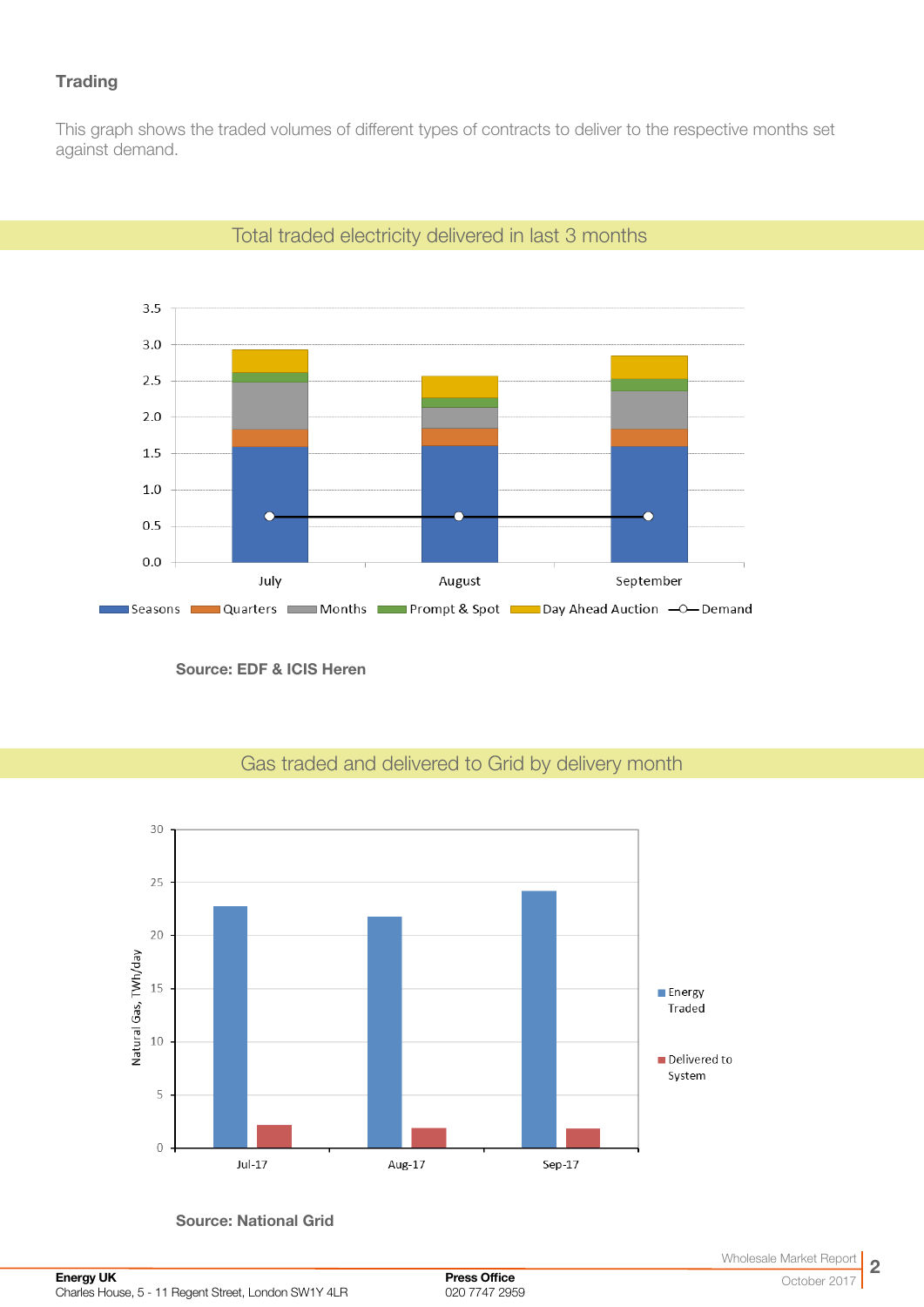## **Pricing**

These graphs illustrate relative to delivery date the difference in price you would have paid purchasing power and gas at different times. They show the historical price movements of spot, month ahead (averaged monthly) and season one, two and four ahead contracts (averaged over a season) for the past two years. For example, at the start of 2016 long term seasonal products were generally more expensive than short term products, whereas towards the end of 2016 the opposite was the case.



## Average wholesale baseload UK power prices by delivery date, £/MWh

Source: EPEX Spot, ICE (Intercontinental Exchange)

## Average gas prices traded and delivered to Grid by delivery date, p/Thm



Source: National Grid, ICE (Intercontinental Exchange)

Press Office 020 7747 2959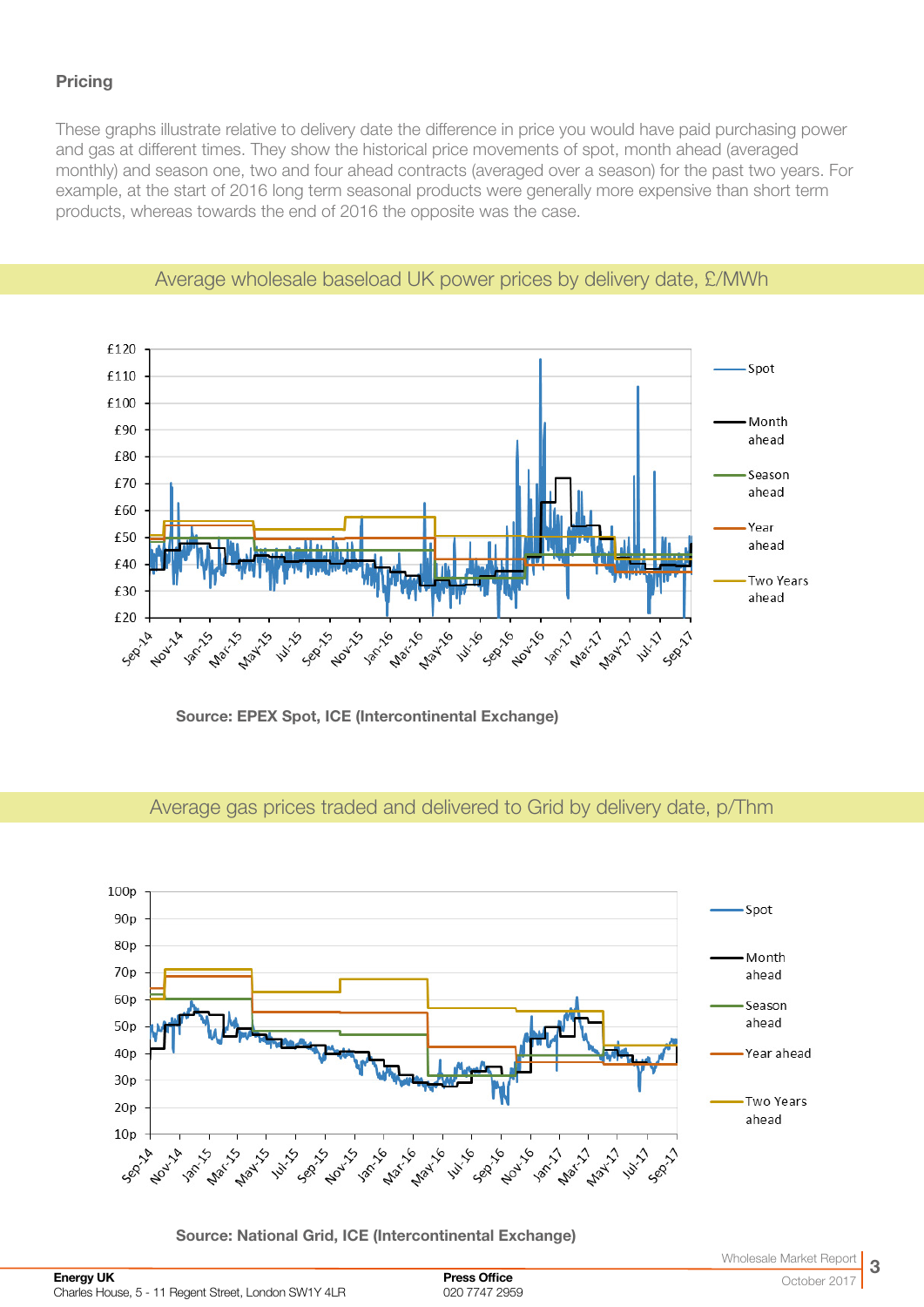**Baseload:** An amount of electric power delivered or required over a given period at a constant rate.

**FIS:** Department for Business, Energy and Industrial Strategy.

**F** Churn ratio: Here means the ratio for a specific time period between; volumes of trades to deliver on that period and; the total demand over that period. Typically volumes traded are over 10 to 20 times demand in the gas wholesale market, whereas for the electricity wholesale market the ratio is typically less than 4.

 $\triangleright$  **kWh:** Kilowatt-hour, a unit of energy equal to delivering 1kW for an hour, which is commonly used for retail pricing.

**F LEBA:** London Energy Brokers' Association. The members of LEBA facilitate bilateral trades between parties, termed Over the Counter (OTC) trades.

**F** Liquidity: A liquid market is one where there are ready and willing buyers and sellers and where what is being bought and sold is easy to price and can trade without a significant price impact. Liquid markets are ones where there is a high turnover and where volumes traded are significant.

**F LNG:** Liquefied Natural Gas. Natural gas is easier to transport in liquid form if a pipeline is not available as it requires less space.

 $\triangleright$  **Month ahead:** Electricity traded for delivery in the next month.

**F NBP (National Balancing Point):** The virtual hub at which all gas flows onto and out of the gas grid are set against.

**F** Season ahead: trade for electricity delivered in a particular future season – summer or winter.

**F** Seasons: There are two season for wholesale energy: Winter which runs from October to March and; Summer which runs from April to October.

 $\triangleright$  Thm: Therm, a non-SI measurement of heat energy which companies use to measure their gas needs. Burning one therm of gas is approximately equivalent to releasing 29.3 KWh of energy (before heat loss).

## Additional data on wholesale market activity can be found on the following links:

#### Supply and demand data

- [BM reports Market Index Data](http://www.bmreports.com/bwh_Mid.html
)
- [Gridwatch](http://www.gridwatch.templar.co.uk/index.php )

#### Prices data

- [EPEXSPOT UK](http://www.epexspot.com/en/)
- [N2EX](http://www.n2ex.com/marketdata )

#### Forward exchange prices

- [NASDAQ](http://www.nasdaqomx.com/commodities/markets/marketprices )
- [The ICE](http://www.theice.com/marketdata/reports/ReportCenter.shtml#report/10 )

#### Over-the-Counter (OTC) prices

• [London Energy Brokers'](http://www.leba.org.uk/pages/index.cfm?page_id=41&title=uk_power_prompt )  [Association \(LEBA\)](http://www.leba.org.uk/pages/index.cfm?page_id=41&title=uk_power_prompt )

#### Price reporting agencies

- [ICIS Heren](http://www.icis.com/heren)
- **[Platts](http://www.platts.com)**
- **[Argus](http://www.argusmedia.com/Power)**

#### Energy UK

Charles House, 5 - 11 Regent Street, London SW1Y 4LR

Press Office

020 7747 2959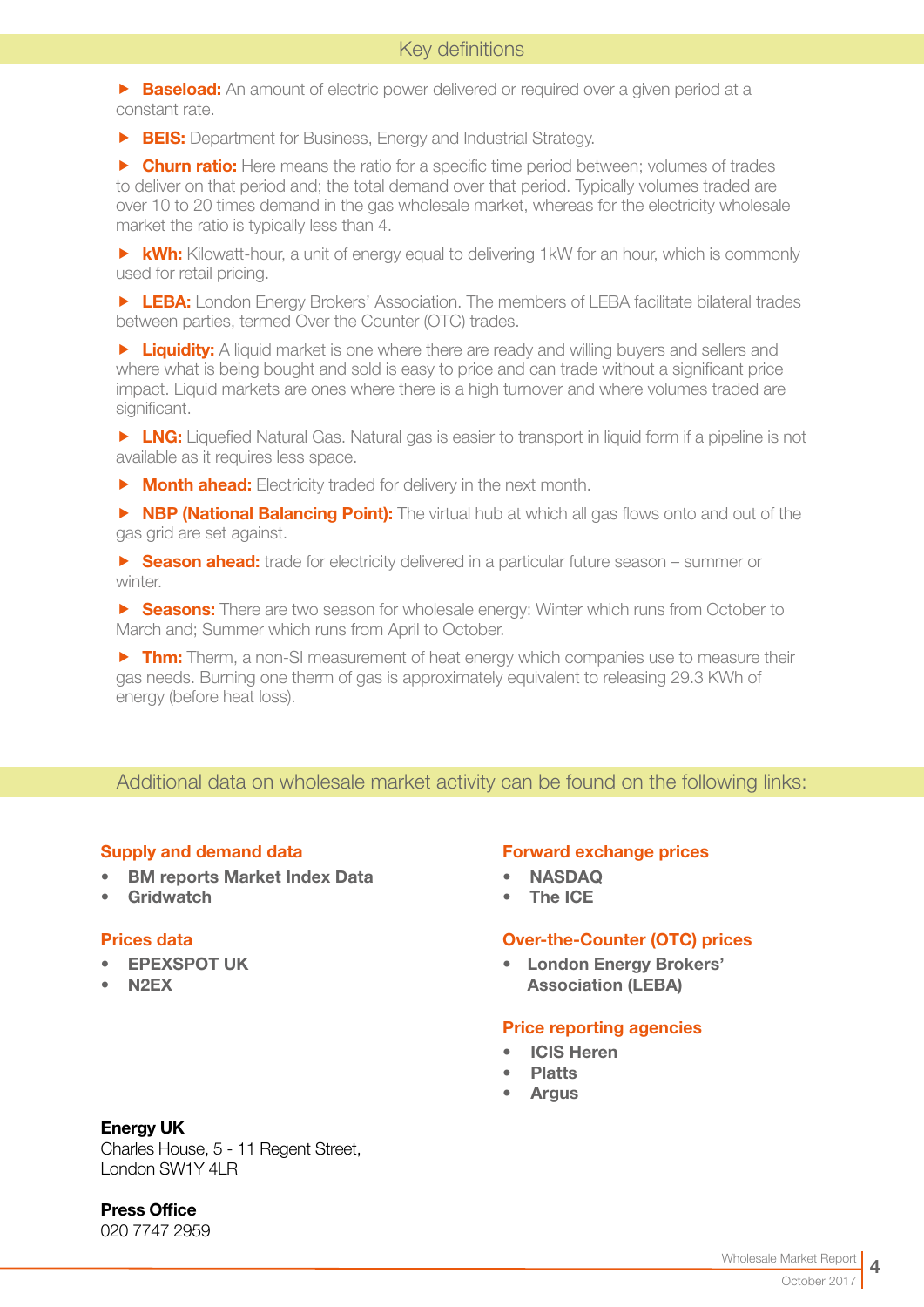# Wholesale Market Report Annex

## Forward trading volumes

These graphs show the levels of liquidity in the forward power and gas market.



Source: EDF and ICIS Heren



Natural gas forward volumes traded by month, TWh

October 2017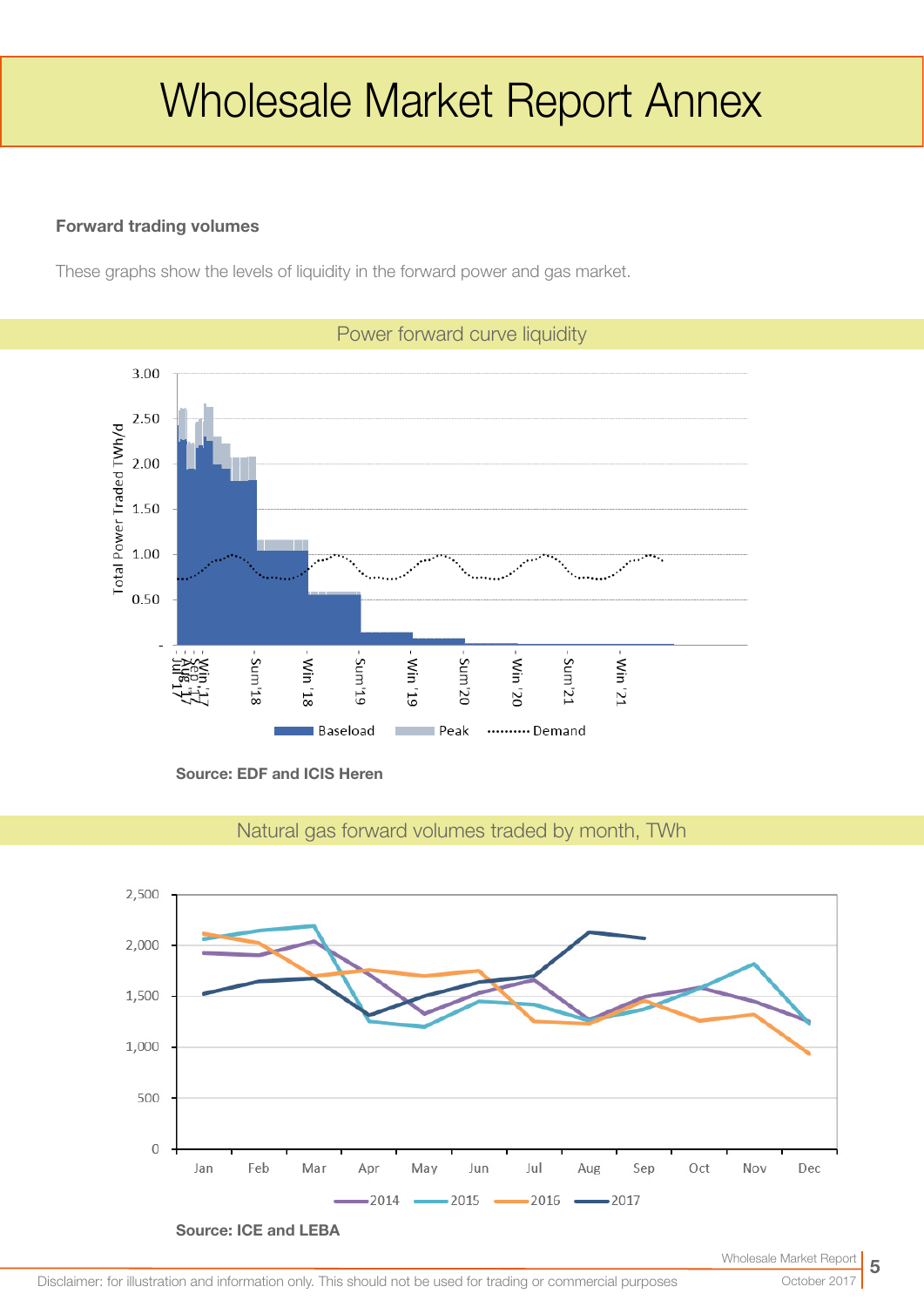In 2016, electricity final consumption (excluding losses and energy industry own use) across the economy was 304 Terawatt hours (TWh), split into three groups:

#### Industrial: 91.91 TWh

#### Domestic: 107.97 TWh

#### Commercial premises, public administration, transport and agriculture: 104.02 TWh

In 2016 the UK produced 462.75 TWh of natural gas, imported 532.17 TWh and exported 114.29 TWh.

In 2016, 409.86 TWh of natural gas was imported by pipelines, of which 347.01 TWh came from Norway, 47.44 TWh from the Netherlands and 15.41 TWh from Belgium. Additionally 122.31 TWh of liquefied natural gas (LNG) was imported, of which the vast majority - 112.01 TWh - came from Qatar.

Gas consumption was split by:

#### Domestic: 311.38 TWh

Industry: 98.01 TWh

#### Other uses such as non-energy uses, commercial and public: 88.81 TWh

#### Energy industry (mainly used as fuel to produce electricity): 298.1 TWh

The average domestic customer gas consumption in 2016 was 4.6% higher compared to 2015, at 13,801 kilowatt hours (kWh), or 14,233 kWh adjusted for temperature: approximately sufficient\* to boil a kettle nearly 128,000 times.

The average electricity consumption per household in 2016 was 0.8% lower compared to 2015, at 3,889 kilowatt hours (kWh), or 3,900 kWh adjusted for temperature; approximately equivalent to boiling a kettle 35,000 times.

\* One kilowatt hour is approximately enough to boil a kettle nine times

#### Source: DUKES 2017 and Energy Consumption in the UK 2017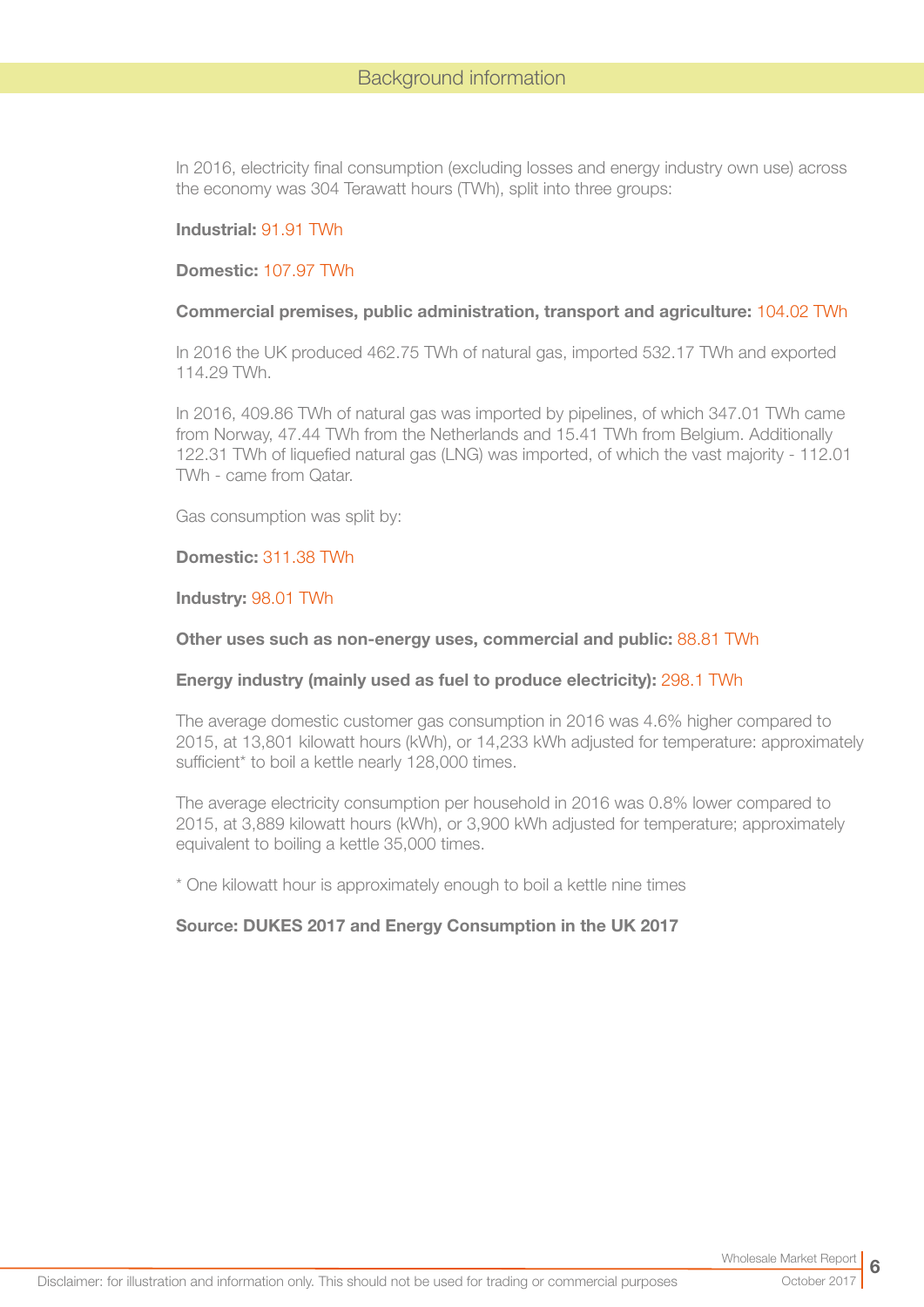### Baseload power prices to deliver to the GB Grid £/MWh

These graphs show the daily price of traded power contracts to deliver to the GB grid.

# Baseload power day ahead auction

# Volume weighted average price, £/MWh



Source: EPEX Spot

# Baseload power front month





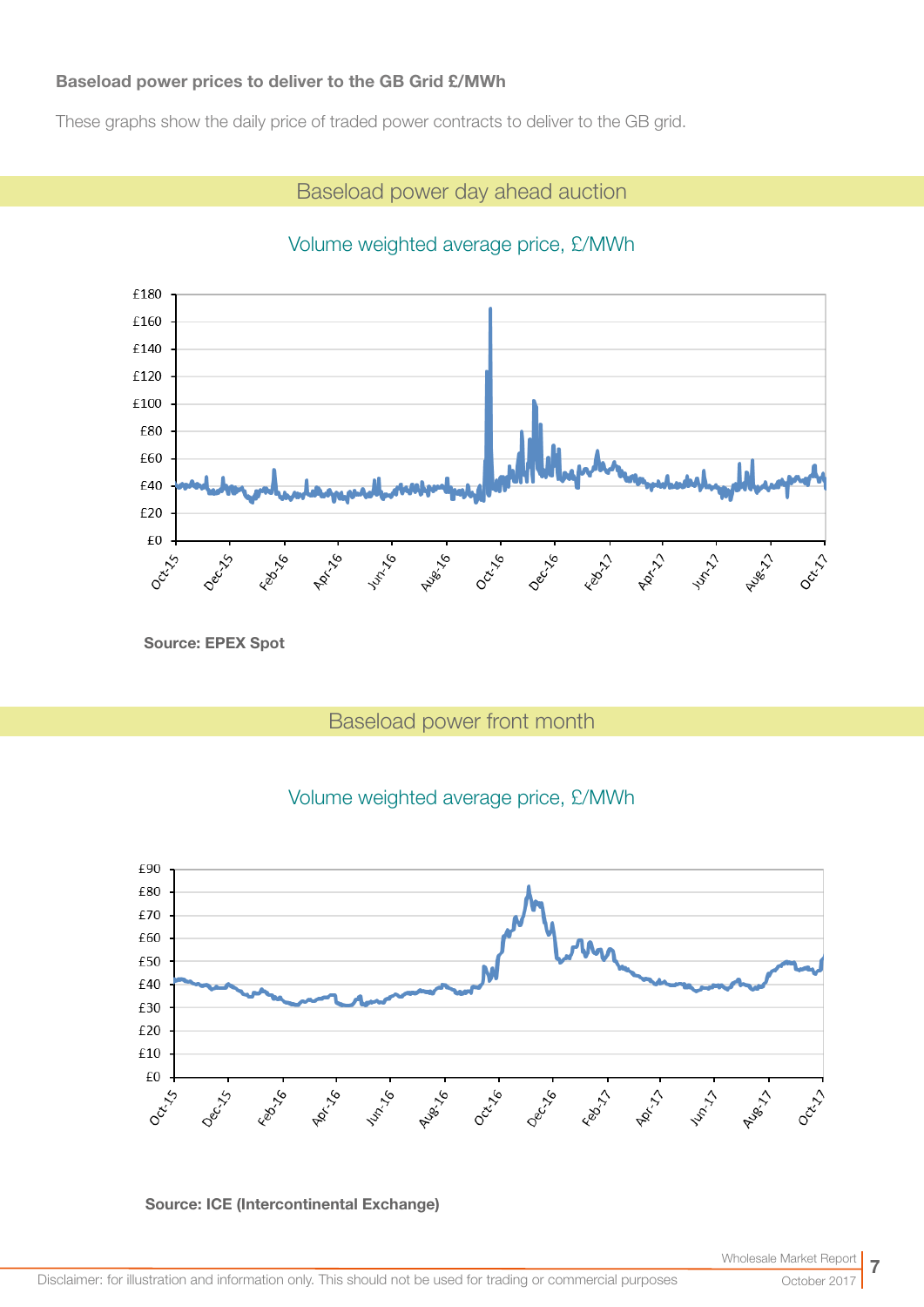## Baseload power prices to deliver to the GB Grid £/MWh

These graphs show the daily price of traded power contracts to deliver to the GB grid.

## Baseload power front season



# Volume weighted average price, £/MWh

Source: ICE (Intercontinental Exchange)

Baseload power season+2

## ICE settlement price, £/MWh



Source: ICE (Intercontinental Exchange)

October 20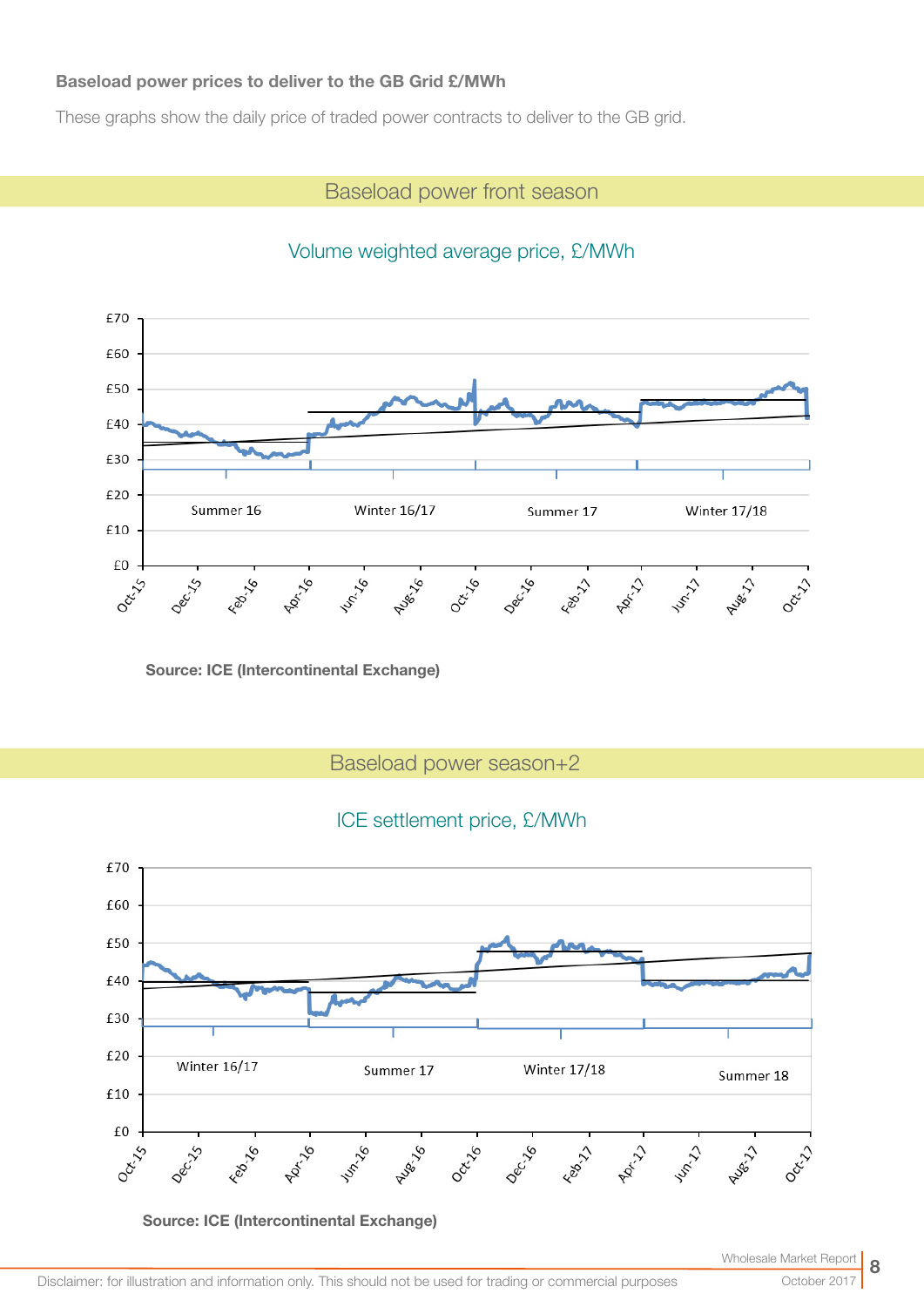## Baseload power prices to deliver to the GB Grid £/MWh

These graphs show the daily price of traded power contracts to deliver to the GB grid.

# Baseload power season+3

# ICE settlement price, £/MWh



Source: ICE (Intercontinental Exchange)

Baseload power season+4

# ICE settlement price, £/MWh



Source: ICE (Intercontinental Exchange)

October 20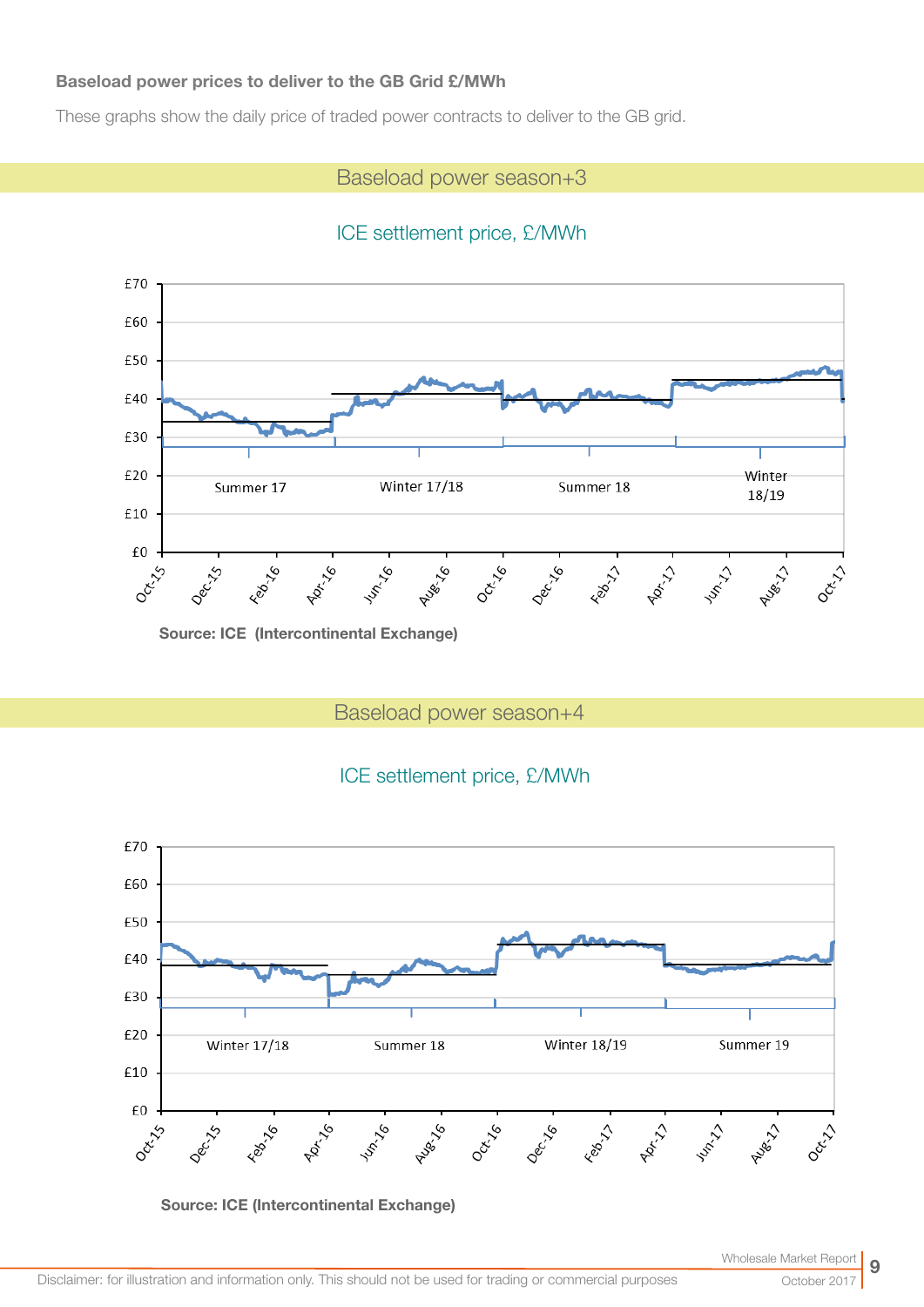## Natural gas prices to deliver to the GB grid p/thm

These graphs show the daily price of traded gas contracts to deliver to the GB gas grid at National Balancing Point.

# Natural Gas system average daily price



# Volume weighted average price, p/thm

Source: National Grid

Natural gas front month

# ICE settlement price, p/thm



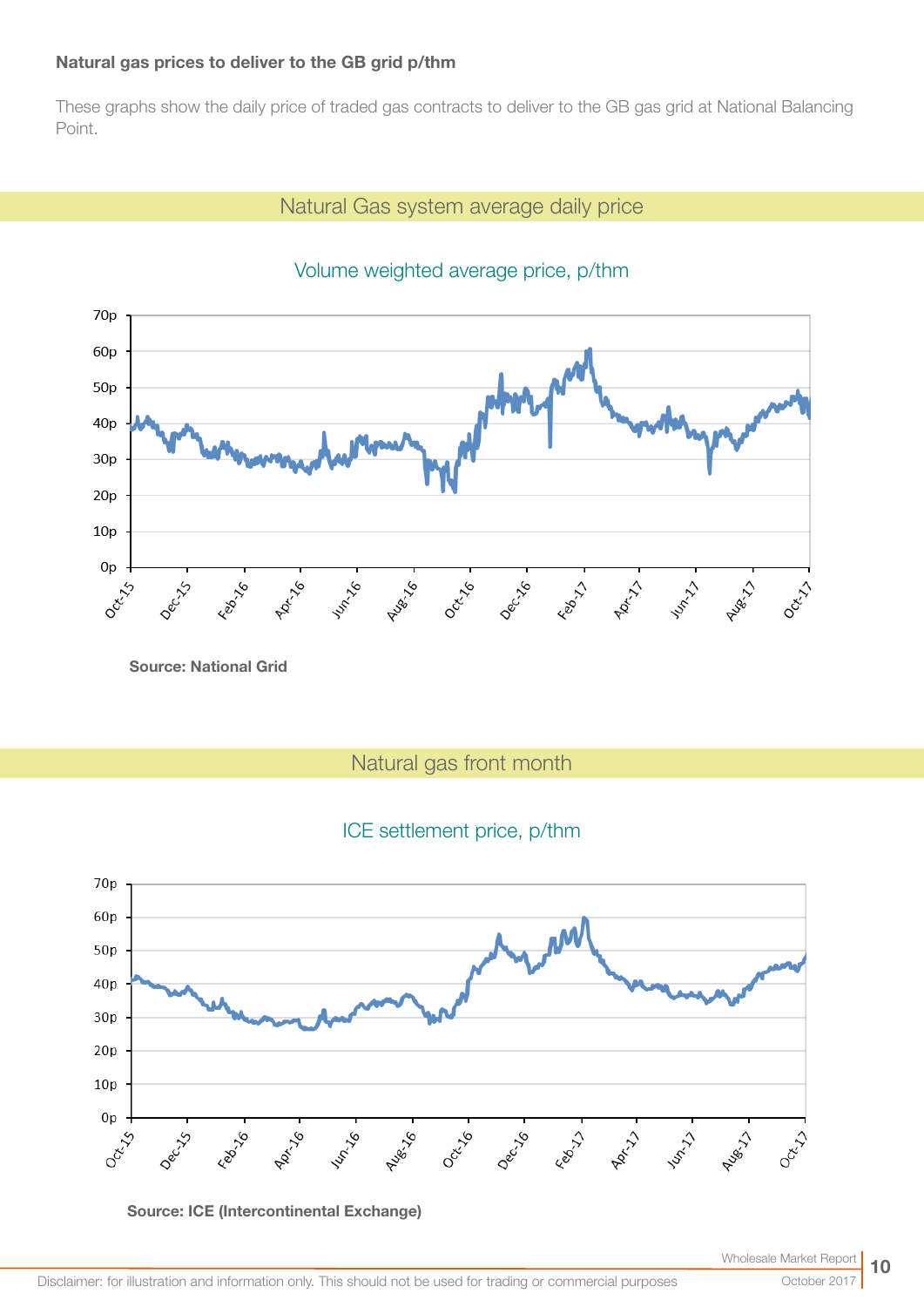### Natural gas prices to deliver to the GB grid p/thm

These graphs show the daily price of traded gas contracts to deliver to the GB gas grid at National Balancing Point.

## Natural gas season+1





Source: ICE (Intercontinental Exchange)

Natural gas season+2





#### Source: ICE (Intercontinental Exchange)